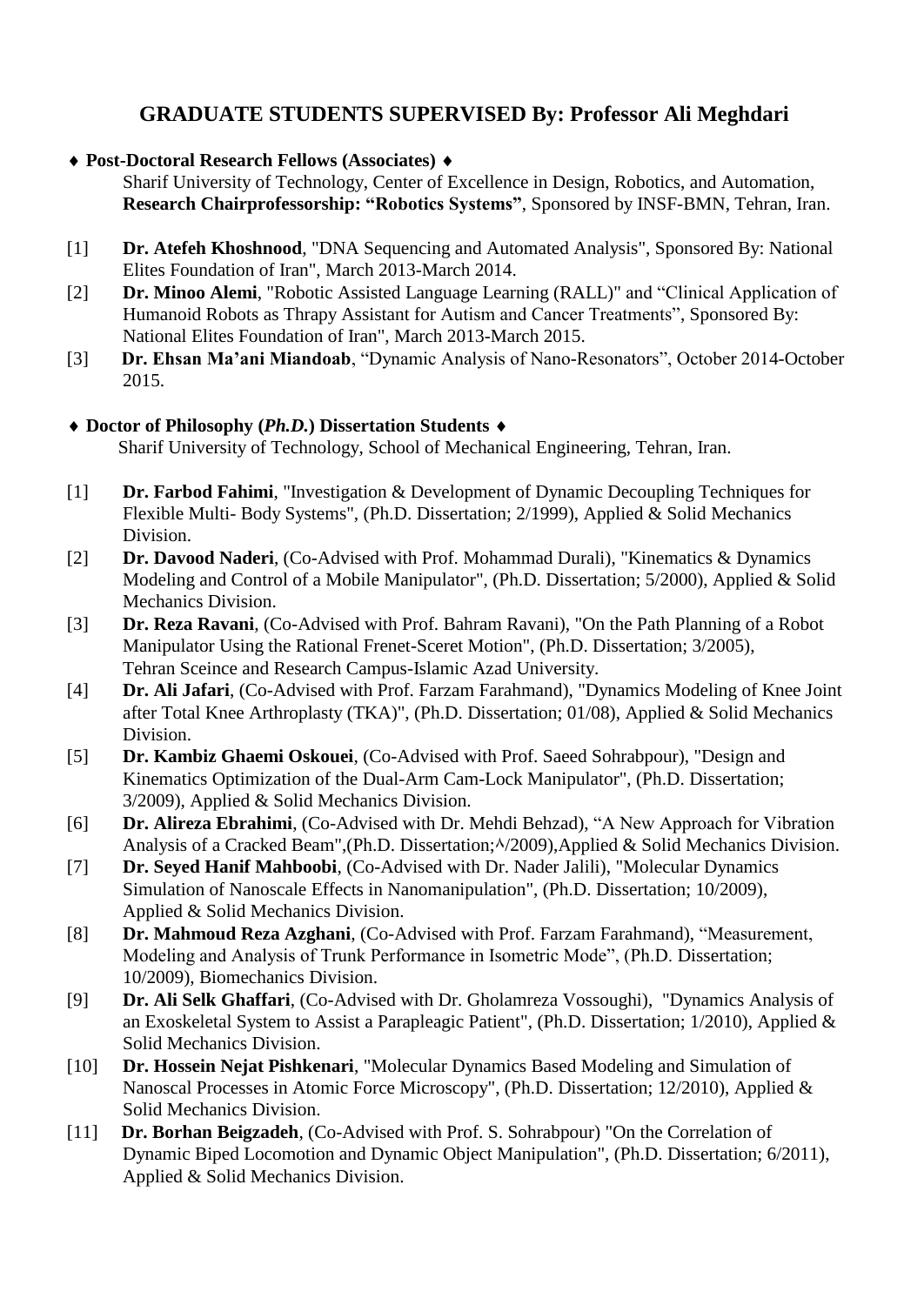- [12] **Dr. Hoda Sadeghian**, (Co-Advising with Prof. A. Alasti and Dr. H. Salarieh), "Control of Random Systems by Fractional Calculus (Ph.D. Dissertation; 01/2014), Applied & Solid Mechanics Division.
- [13] Dr. **Kaveh Meraat**, (Co-Advising with Prof. A. Alasti Dr. H. Salarieh), "Control of Hybrid Random Systems by Limited Access to State-Space Data", (Ph.D. Dissertation; 02/2015), Applied & Solid Mechanics Division.
- [14] Dr. **Mohammad Abedini**, (Co-Advising with Dr. Hassan Salarieh), "Model Reference Adaptive Control in Fractional Order Systems", (Ph.D. Dissertation; 03/2015), Applied & Solid Mechanics Division.
- [15] Dr. **Mansour Abtahi**, (Co-Advising with Prof. Gh. Vossoughi), "Dynamic Analysis of Electrostatical Scratch Drive Micromotors", (Ph.D. Dissertation; 02/2015),Applied & Solid Mechanics Division.
- [16] **Alireza Nemati-Estahbanati**, (Co-Advising with Prof. Saeed Sohrabpour and Dr. Hossein Nejat) "Modeling and Motion Analysis of a Nano Mobile Robot Using Molecular Dynamics", (Ph.D. Thesis in Progress), Applied & Solid Mechanics Division.
- [17] **Seyyed Mohammad Hosseini Lavasani**, "Modeling and Motion Analysis of a Light-driven Nano Mobile Robot", (Ph.D. Thesis in Progress), Applied & Solid Mechanics Division.
- [18] **Alireza Taheri**, (Co-Advising with Dr. H.R. Pouretemad and Dr. M. Alemi), "On the Design and Application of Humanoid Robots as Co-Therapist in Autism Diagnosis and Treatment", (Ph.D. Thesis in Progress), Applied & Solid Mechanics Division.

## ◆ Master of Science (*M.Sc.*) Thesis Students ◆

Sharif University of Technology, School of Mechanical Engineering, Tehran, Iran.

- [1-2] M. Arefi and M. Mahmoudian, "Modeling, Design, and Fabrication of the Sharif Artificial Hand: Biomechanical Issues", 8/1990, Biomechanical Engineering Division.
- [3-4] B. Vosoughi-Vahdat and R. Shahghadami, (Co-Advised with Dr. Edmond Zahedi), "Modeling, Design, and Fabrication of the Sharif Artificial Hand: Bioelectronics Issues", 12/1990, Bioelectronics Engineering Division.
- [5] H. Haashem Alhoseyni, "Computer Graphics Simulation of the PUMA-560 Robot Kinematics and Dynamics", 9/1990, Applied & Solid Mechanics Division.
- [6] I. Hashemlou, "Kinematics & Dynamics Analysis of a Four-Legged Locomotion System", 9/1990, Applied & Solid Mechanics Division.
- [7] H. Sayyaadi, "Theory of Contact and Optimization in Trajectory Planning for Finger-Like Dexterous Manipulators", 9/1990, Applied & Solid Mechanics Division.
- [8] M. Ghasempouri, "Modeling, Dynamics and Control of Elastic Manipulators", 5/1991, Applied & Solid Mechanics Division.
- [9] S. Raghibi-Zadeh,"Trajectory Generation, Position and Force Control Theories of Robots with an Emphasis on Adaptive Control", 6/1991, Applied & Solid Mechanics Division.
- [10] F. Aghili, (Co-Advised with Dr. Mohammad Haghpanahi), "Design  $&$  Control of an Above-Elbow Prosthesis Based on Combination of E.P.P. Method and Extraction of Motion Classes by Pattern Recognition", 3/1992, Biomechanical Engineering Division.
- [11] R. Davoodi, "Applying Engineering Techniques in the Analysis of Human Birth Process", 6/1992, Biomechanical Engineering Division.
- [12] M. Jafarian, "Modeling, Design, Fabrication and Analysis of Pneumatically Actuated Artificial Muscles", 1/1993, Applied & Solid Mechanics Division.
- [13] A. Sekhavat, "Swing-Free Motion of a Suspended Object from the End-Effector of an Industrial Robot", 2/1994, Applied & Solid Mechanics Division.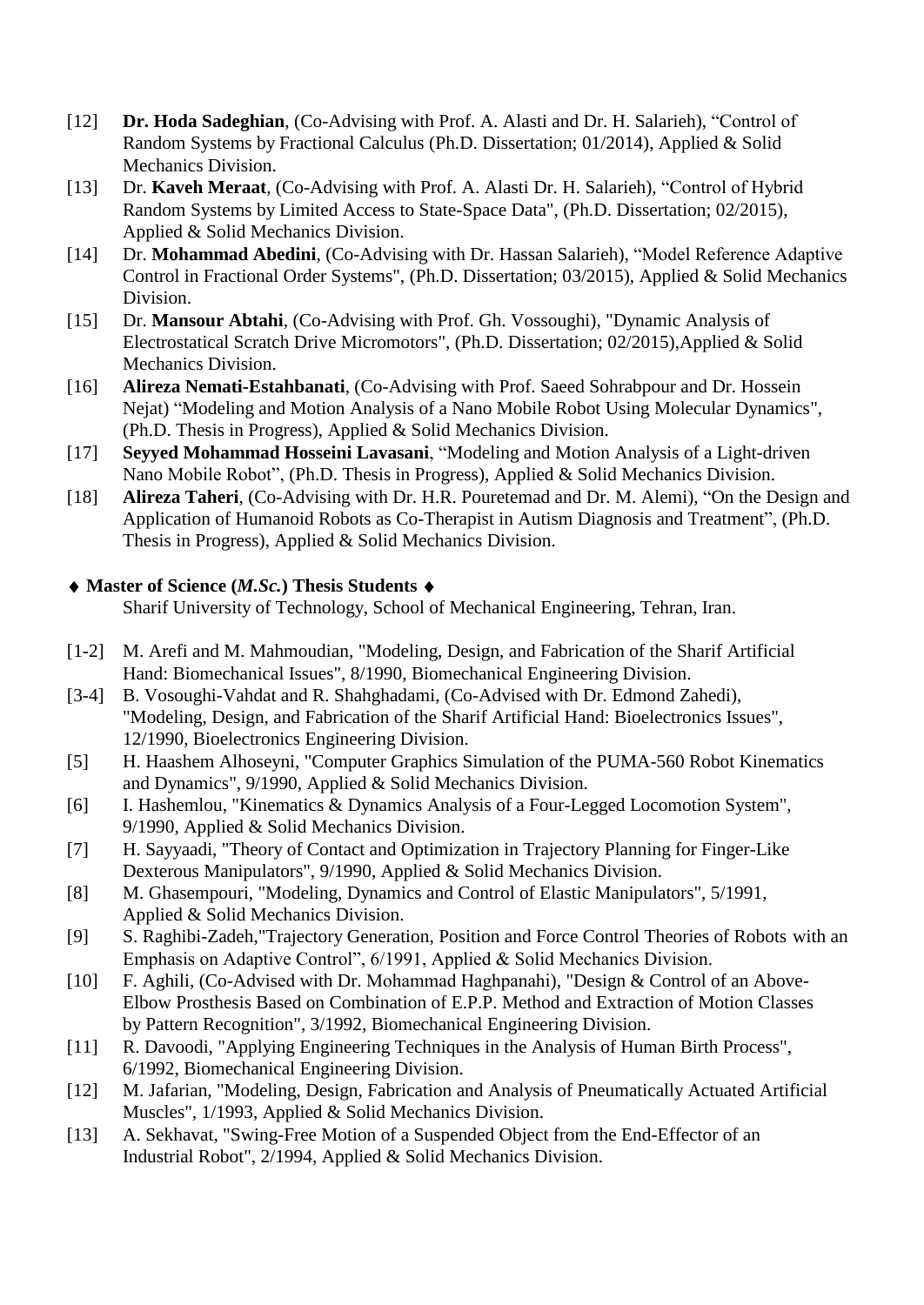- [14] S. Sarjami, (Co-Advised with Prof. Mohammad H. Kargarnovin), "Application of Analytical Methods and Numerical Simulation in Orthodontics: Study of Arch-Wire System of Forces and Teeth Movements", 9/1994, Biomechanical Engineering Division.
- [15] J. Mobarezpour, (Co-Chairman of the Thesis Committee), "Human Body's Control Strategy in Standing Mode", 12/1996, Biomechanical Engineering Division.
- [16] A. A. Mahdavi-Jalal, "Minimizing Amplitude of Oscillation of a Flexible Beam During Transport by a Robot",1/1997, Open University, Dept. of Mechanical Engineering, Tehran.
- [17] M. Naderian,( Co-Advised with Dr. Gholamreza Vossoughi and Dr. Khatiboleslam Sadrnejad), "Application of NiTi Shape Memory Alloys for Actuation of an Artificial Hand", 3/1997, Applied & Solid Mechanics Division.
- [18] F. Barazandeh, "Design and Fabrication of a Series of Modular Robotics Grippers Equipped with a Quick Change System", 10/1997, Applied & Solid Mechanics Division.
- [19] M. Shahparian, "Kinematics and Dynamics Modeling of Parallel Manipulators", 9/1997, Applied & Solid Mechanics Division.
- [20] M. Khazraie, "Solving Non-Linear Dynamics Model of Joints in Human Body", 6/1997, Biomechanical Engineering Division.
- [21] H. Shah Ali, "Three Segment Dynamic Model of Knee Joint in Two-Dimensional Space", 6/1997, Biomechanical Engineering Division.
- [22] M. Saaedi, "Design and Fabrication of a Feeding Mechanism to Automate the Automobile Tire Assembly Process", 9/1997, Manufacturing Engineering Division.
- [23] J. Vatankhah, "Design and Fabrication of a 3-D.O.F. Wrist Force Sensor", 10/1997, Applied & Solid Mechanics Division.
- [24] H. Javadi, (Co-Advised with Dr. Hamid R. Katouzian and Dr. Mohammad T. Ahmadian), "F.E.M. Analysis of Stress Wave Propagation at Heel Strike on the Mechanical Connection of Bone and Artificial Joint", 12/1997, Biomechanical Engineering Division.
- [25] R. J. Samarghandi, (Co-Advised with Dr. Farzam Farahmand), "On the Design and Fabrication of Orthopadic Implants", 3/1998, Biomechanical Engineering Division.
- [26] M. Afrough, "Investigation of Robot Kinematics Calibration Methods as Applied to MA-3000 Manipulator", 5/1999, Applied & Solid Mechanics Division.
- [27] H. Fakur Alagheband, (Co-Advised with Dr. Farzam Farahmand), "Force Analysis of the Knee Joint During Rise from Deep Squat", 6/1999, Biomechanical Engineering Division.
- [28] A. R. Samadi, "Design and Animation of Bicycles for Women of Islamic Culture", 6/1999, Biomechanical Engineering Division.
- [29] A. A. Forough-Nasiraei, "Design and Fabrication of a Hospital Nursing Robot", 9/2000, Biomechanical Engineering Division.
- [30] A. H. Bahrami, "Mathematical Modeling and Analysis of the Normal, Degenerated, and Fused Cervical Spine", 11/2001, Applied & Solid Mechanics Division.
- [31] A. Nezafat, "Investigation of Robot Kinematics in Braced Manipulators", 03/2002, Applied & Solid Mechanics Division.
- [32] M. Amir Hosseini, "Kinematics and Dynamics of an Underwater Remotely Operated Vehicles (UROV)", 03/2002, Applied & Solid Mechanics Division.
- [33] M. Arianpour, "Kinematics Investigation and Analysis of the Jumping Process", 03/2002, Applied & Solid Mechanics Division.
- [34] N. Dadkhah Tehrani, (Co-Advised with Prof. Nasser Sadati), "Intelligent Approach in Satellite Attitude Control", 09/2002, Applied & Solid Mechanics Division.
- [35] Azam A. Toosi, (Co-Advised with Dr. Mohammad H. Saeidi), "Energy Flow Optimization Model in a Housing Unit", 02/2003, Energy Conversion Division.
- [36] M. R. Alam, "Real-Time Compensatory Manipulator Motion Planning for Stabilizing a Mobile Manipulator", 07/2003, Applied & Solid Mechanics Division.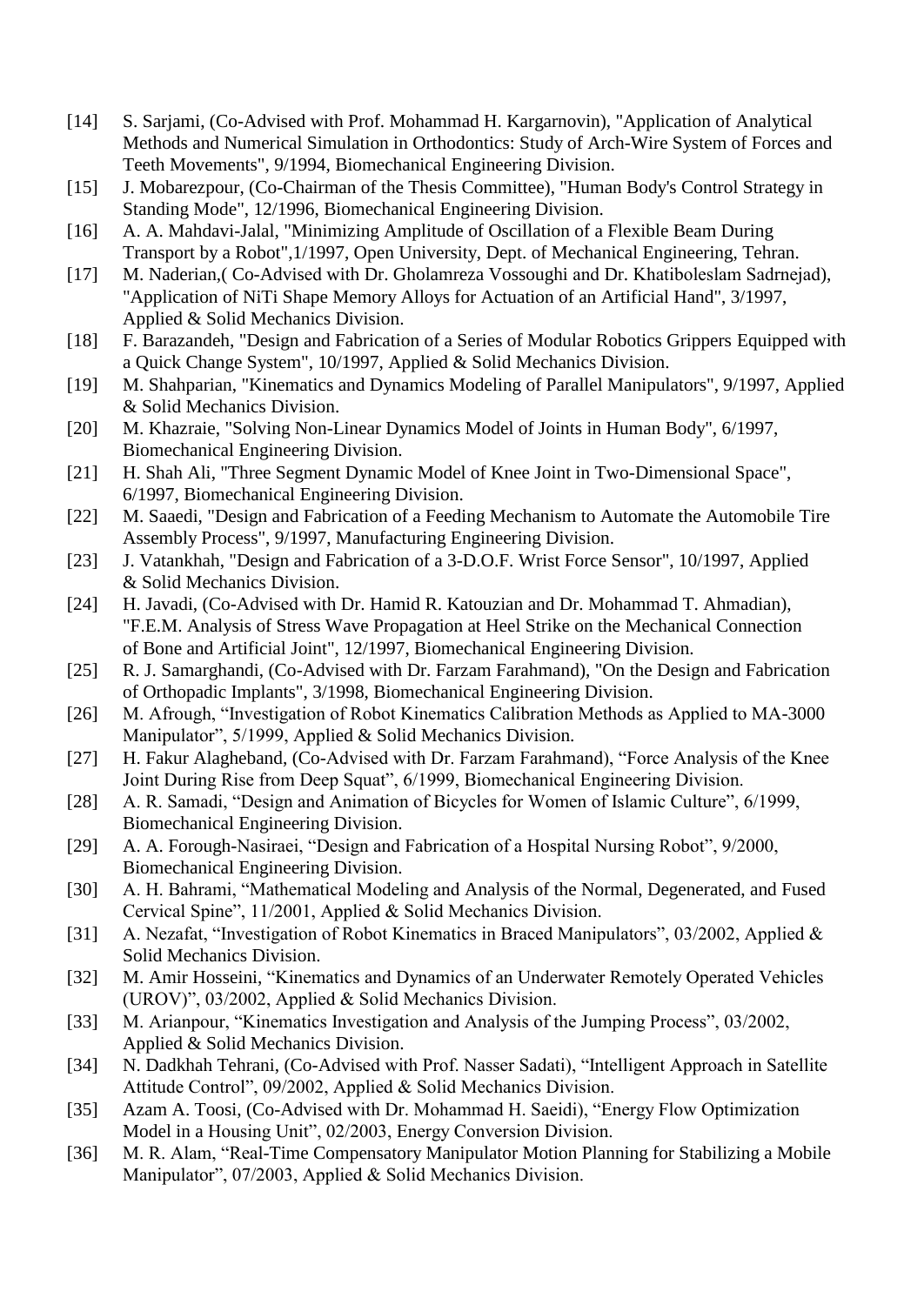- [37] M. Nakhaee-Nejad, (Co-Advised with Dr. Davood Naderi) "On the Design and Motion Analysis of a Snake-Like Manipulator", 07/2003, Applied & Solid Mechanics Division.
- [38] H. R. Chabok, "On the Design and Fabrication of a Master/Slave Manipulator for Glove Box Environment", 3/2003, Manufacturing Engineering Division.
- [39] H. Borhan, (Co-Advised with Dr. Gholamreza Vossoughi), "Modeling and Control of an Underwater Remotely Operated Vehicles (UROV)", 03/2003, Applied & Solid Mechanics Division.
- [40-41]A. Lotfi, and S. H. Mahboobi, "Design Characteristics, Kinematics and Dynamics Modeling of a Shrimp Rover for Unstructured Environments",06/2004,Applied & Solid Mechanics Division.
- [42] A. Kiapour, (Co-Advised with Dr. Farzam Farahmand), "Modeling and Analysis of Spine Muscles in Back when Creating Stability at the Presence of External Forces", 2/2004, Biomechanical Engineering Division.
- [43] M.R. Deylami, (Co-Advised with Prof. K.N. Sadrnejad), "Design and Fabrication of an Artificial Esfancter using NiTi Shape Memory Alloy", 8/2004, Biomechanical Engineering Division.
- [44] R. Karimi, "Dynamic Analysis and Control of Human Double Leg Jumps", 12/2004, Applied & Solid Mechanics Division.
- [45] H. Nejat Pishkenari, (Co-Advised with Dr. Nader Jalili), "Acquisition of High Precision Images for Non-contact Atomic Force Microscopy via Direct Identification of Sample Height", 03/2005, Applied & Solid Mechanics Division.
- [46] B. Beigzadeh, (Co-Advised with Dr. Majid Nili Ahmadabadi), "Kinematical and Dynamic Analysis of Biped Robots' Locomotion using Dynamic Object Manipulation Approach", 03/2005, Applied & Solid Mechanics Division.
- [47] A. Afshari, "New Form of Jacobian Matrix & Equations of Motion for a 6 D.O.F. Cable-Driven Parallel Robot using Constrained Variables", 12/2006, Applied & Solid Mechanics Division.
- [48] M. Rajaee, (Co-Advised with Prof. Saeed Sohrabpour), "Dynamic Analysis and Control of an Spherical Robot Mechanism", 08/2006, Applied & Solid Mechanics Division.
- [49] M. Saghafi, (Co-Advised with Dr. Nader Jalili),"Electrical Equivalent Circuit of Multi Mode Flexible Beams with Piezoelectric Elements",10/2006, Applied & Solid Mechanics Division.
- [50] S. Eslami, (Co-Advised with Dr. Davood Naderi), "Increasing Stability of Mobile Manipulators using Dynamic Compensation", 12/2006, Applied & Solid Mechanics Division.
- [51] A.R. Mirbagheri, (Co-Advised with Dr. Farzam Farahmand), "Modeling and Optimum Design of a Robot Mechanism to Assist Laproscopic Surgery", 03/2007, Biomechanics Division.
- [52] S. H. Tamaddoni, (Co-Advised with Prof. Saeed Sohrabpour), "Dynamic Modeling and Analysis of Running in Humanoid Robots", 06/2007, Biomechanics Division.
- [53] P. Zandyyeh, (Co-Advised with Dr. Mohmmad T. Ahmadian), "Visual Quality Control of Slabs in Hot Rolling Mill using Neuro-Fuzzy Network", 12/2007, Applied & Solid Mechanics Division.
- [54] A. R. Mohammadi, "Design and Fabrication of Brachiation Robot", 12/2007, Applied & Solid Mechanics Division.
- [55] S. Radmard, (Co-Advised with Prof. Hassan Zohoor), "Design, Modeling and Control of Robotic Fish using IPMC's", 11/2008, Applied & Solid Mechanics Division.
- [56] H. Zomorrodi Moghaddam, (Co-Advised with Dr. Farzam Farahmand), "Measurement and Analysis of Human Body Balance Strategy on a Stabilo-Meter", 11/2008, Biomechanics Division.
- [57] M. Shahi, "Design, Simulation and Control of the Robotic Fish", 01/2009, Applied &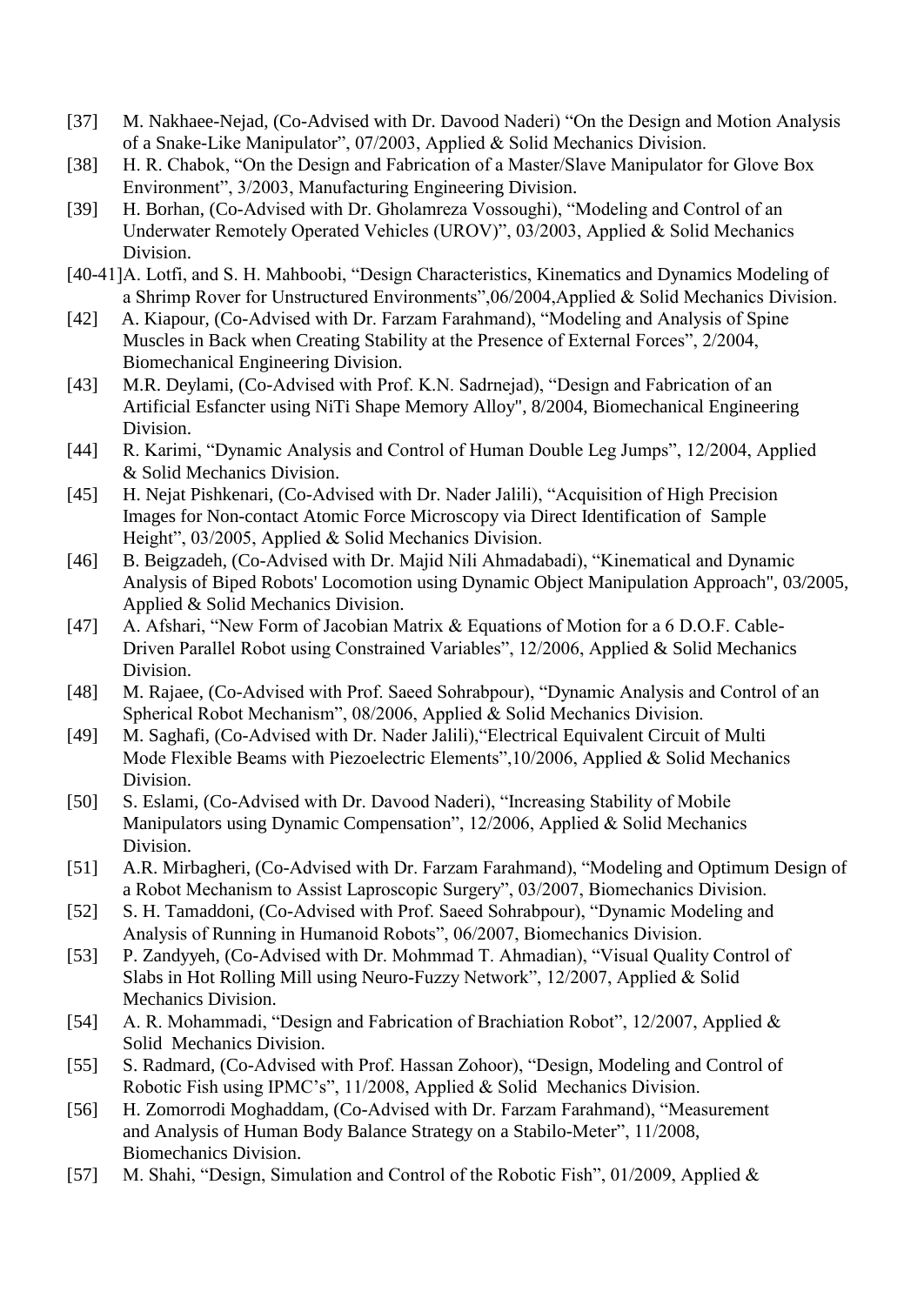Solid Mechanics Division.

- [58] M. Mansouri Boroujeni,"Haptic Device Application in Virtual Training and Persian Calligraphy", 01/2009, Mechatronics Division, SUT International Campus, Kish Island.
- [59] M. Paziresh, (Co-Advised with Dr. Saeed Bagheri), "Design and Fabrication of a Three-Dimensional Incoherent Hologram of the Sharif University of Technology, International Campus-Kish Island's Logo", 06/2009, Mechatronics Division, SUT International Campus, Kish Island.
- [60] H. Babahosseini, "Modeling and Control of Manipulation Process of Nanoparticles by AFM", 02/2010, Applied & Solid Mechanics Division.
- [61-62]V. Yaghoubi Nasrabadi and H. Mohammadi, (Co-Advised with Dr. Saeed Bagheri) "Design of a Prototype 3D Flexible Endoscopy System Based on Digital Holography", 07/2010, Applied & Solid Mechanics Division.
- [63] A. R. Nemati-Estahbanati, "Experimental Investigation of Swarm Robots", 09/2010, Applied & Solid Mechanics Division.
- [64] S. M. Hosseini Lavasani, "Design, Fabrication and Model-based Control of a Brachiation Robot", 1/2011, Applied & Solid Mechanics Division.
- [65] M. Farshchi, "Modeling and Control of Swarm Robots", 03/2011, Mechatronics Division.
- [66] E. Nasiri, (Co-Advised with Dr. K. G. Osgouie), "*The PaakShooy*: A robotics cell for washing and preparation of a corpse for burial compatible with Islamic shari'at laws", 05/2011, Mechatronics Division, SUT International Campus, Kish Island.
- [67] S. Safavi, (Co-Advised with Dr. A. Selk Ghaffari), "Design of an Anthropometric Lower-Extremity Exoskeletal System ", 08/2011, Mechatronics Division, SUT International Campus, Kish Island.
- [68] A.R. Taheri, (Co-Advised with Dr. S. H. Mahboobi), "Design and Implimentation of a Molecular Dynamics Simulation Software to Model Contact Processes at Nano Scale", 08/2011, Applied & Solid Mechanics Division.
- [69] N. Beheshtkaar, "Dynamics Simulation System of a Mechanical Flapping Bird", 10/2011, Applied & Solid Mechanics Division.
- [70] M.A. Mahjour, (Co-Advised with Dr. H. Nejat), "Simulation of Biomanipulation using Molecular Dynamics", 10/2011, Mechatronics Division, SUT International Campus, Kish Island.
- [71] M.H. Naseri, "Design and Fabrication of a Real Controller for a 6-DOF Robot Manipulator", 11/2011, Mechatronics Division.
- [72] B. Rezaeian, (Co-Advised with Dr. K. G. Osgouie), "Optimization of Kinematic Redundancy and Workspace Analysis of a Dual Arm Cam-Lock Robot", 11/2011, Mechatronics Division, SUT International Campus, Kish Island.
- [73] M. Heydari Kamroudi, "Analysis and Study of a Haptic System", 08/2012, Applied & Solid Mechanics Division.
- [74] N. Sadati, "Dynamic Simulation and Analyis of a Cat Robot", 08/2012, Applied & Solid Mechanics Division.
- [75] A. Khoshnevisan, (Co-Advised with Dr. K. G. Osgouie), "Design and Fabrication of a Wormlike Robot", 09/2012, Mechatronics Division, SUT International Campus, Kish Island.
- [76] Z. Jahanbin, (Co-Advised with Dr. Ebrahimi), "Dynamics Analysis of Flapping Bird Robot", 04/2013, Mechatronics Division, SUT International Campus, Kish Island.
- [77] H. Kamali, (Co-Advised with Dr. H. Nejat), "Design and Fabrication of a Quadrator Robot", 11/2013, Applied & Solid Mechanics Division.
- [78] M. Ghazisaedy, (Co-Advised with Dr. M. Alemi), "Effect of Employing Humanoid Robots for Teaching English Language in Iranian Junior High-Schools", 06/2014, Languages and Linguistics Center.
- [79] Nasim Mahboob Basiri, (Co-Advised with Dr. M. Alemi), "The Effect of Applying Humanoid